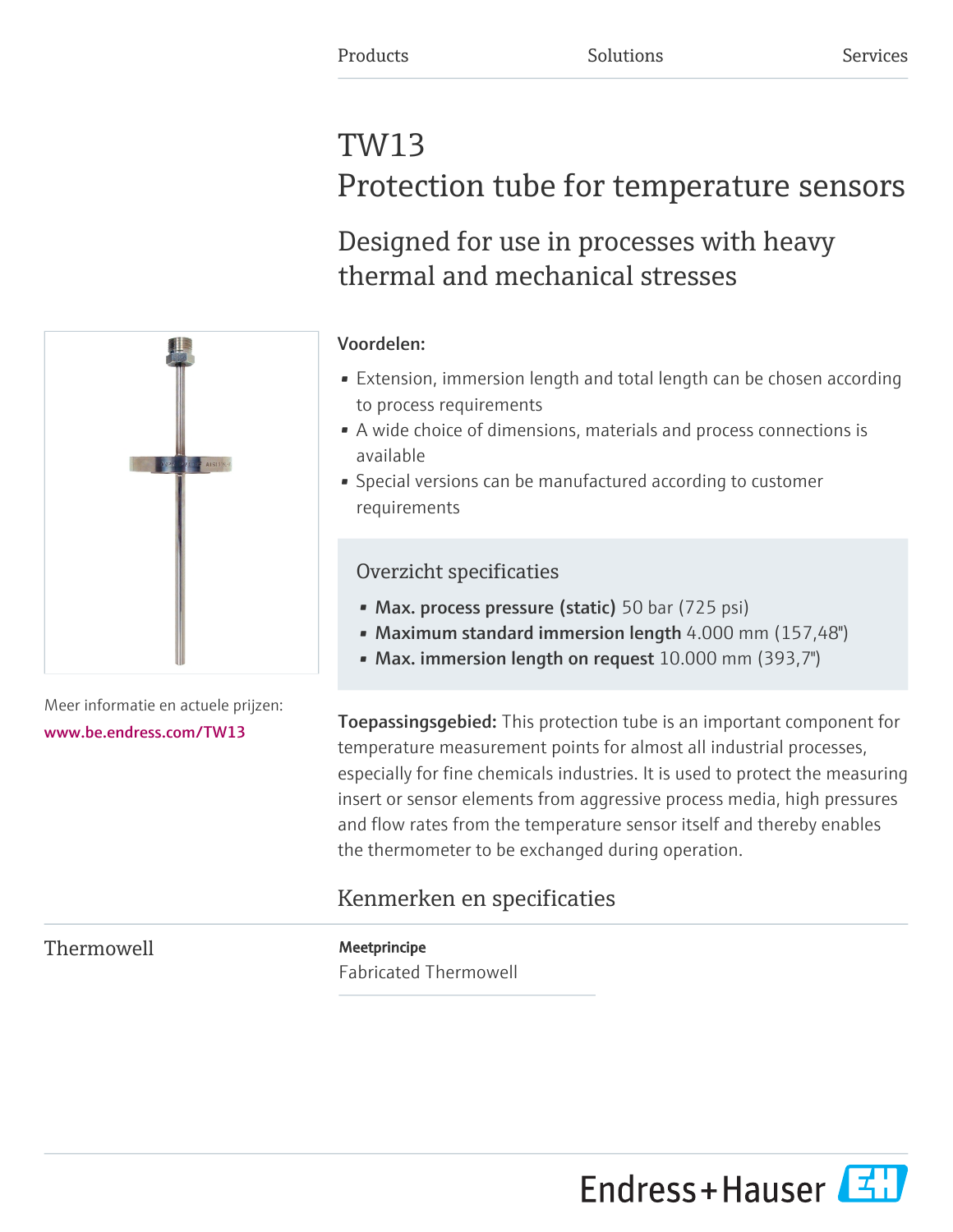#### Thermowell Characteristic / Application

metric style DIN 43772 Form 2F/3F langed process connection with neck

#### Head connection

external thread: M24 x 1.5 '1/2" NPT

#### Maximum standard immersion length

4.000 mm (157,48")

#### Max. immersion length on request

10.000 mm (393,7")

#### Process connection

flange: DN15 PN40 B1 DN25 PN40 B1 DN40 PN40 B1 DN50 PN40 B1 ASME 1" 150 RF ASME 1" 300 RF ASME 1 1/2" 150 RF ASME 2" 150 RF ASME 2" 300 RF

#### Thermowell root diameter

9 mm (0,35") 11 mm (0,43") 12 mm (0,47") 15 mm (0,59")